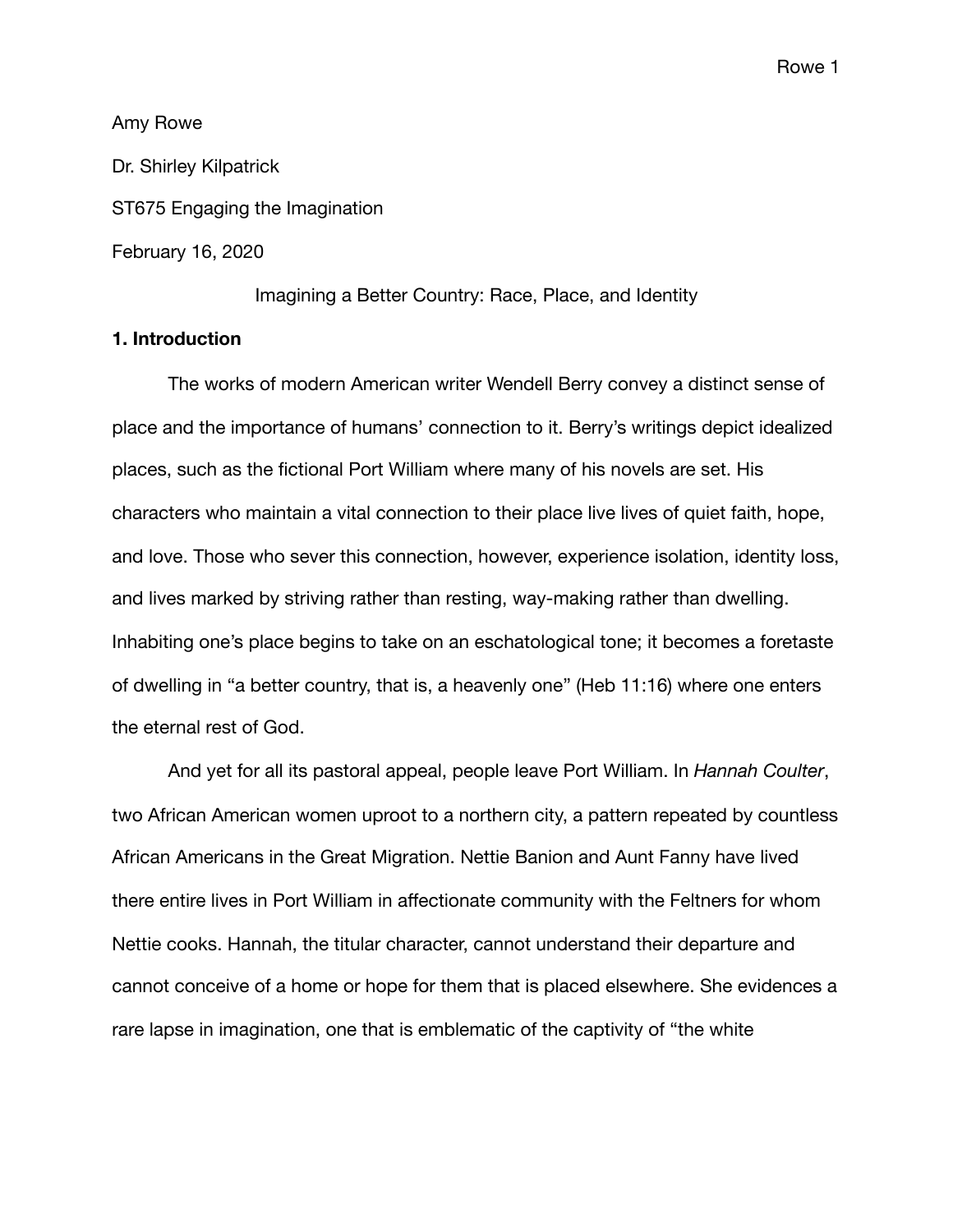imagination" that James Baldwin and others describe, an inability to transcend the received racial narrative of life in modern America.

Why did Nettie and Aunt Fanny leave? Did their leaving sever a place-based identity, or did their identity ever belong to Port William at all? How does race inform the eschatological vision, one's imagination of "the heavenly country"? This paper will explore these and other questions of race, place, identity, and eschatological hope through the works of Wendell Berry, Frederick Douglass, Willie James Jennings, James Baldwin, and the Bible.

#### **2. The white imagination in** *Hannah Coulter*

For several decades, Wendell Berry spent his Sunday mornings walking his Kentucky farm and composing poems. In one such poem, he imagines a day when "the way is not a way but a place":

There is a day when the road neither comes nor goes, and the way is not a way but a place. (*A Timbered Choir* 216)

In Berry's rooted imagination, the world's last day is a place, an eternal Sabbath to dwell within rather than to travel to and from. But until that day, there is a tension between way and place, traveling and dwelling, estrangement and membership. Much of Berry's speaking and writing is concerned with this tension and the modern struggle to live peaceably within it. The struggle might best be described as a loss of place, a disconnect between one's identity and one's place that Berry contends is, at its heart, a failure of the imagination.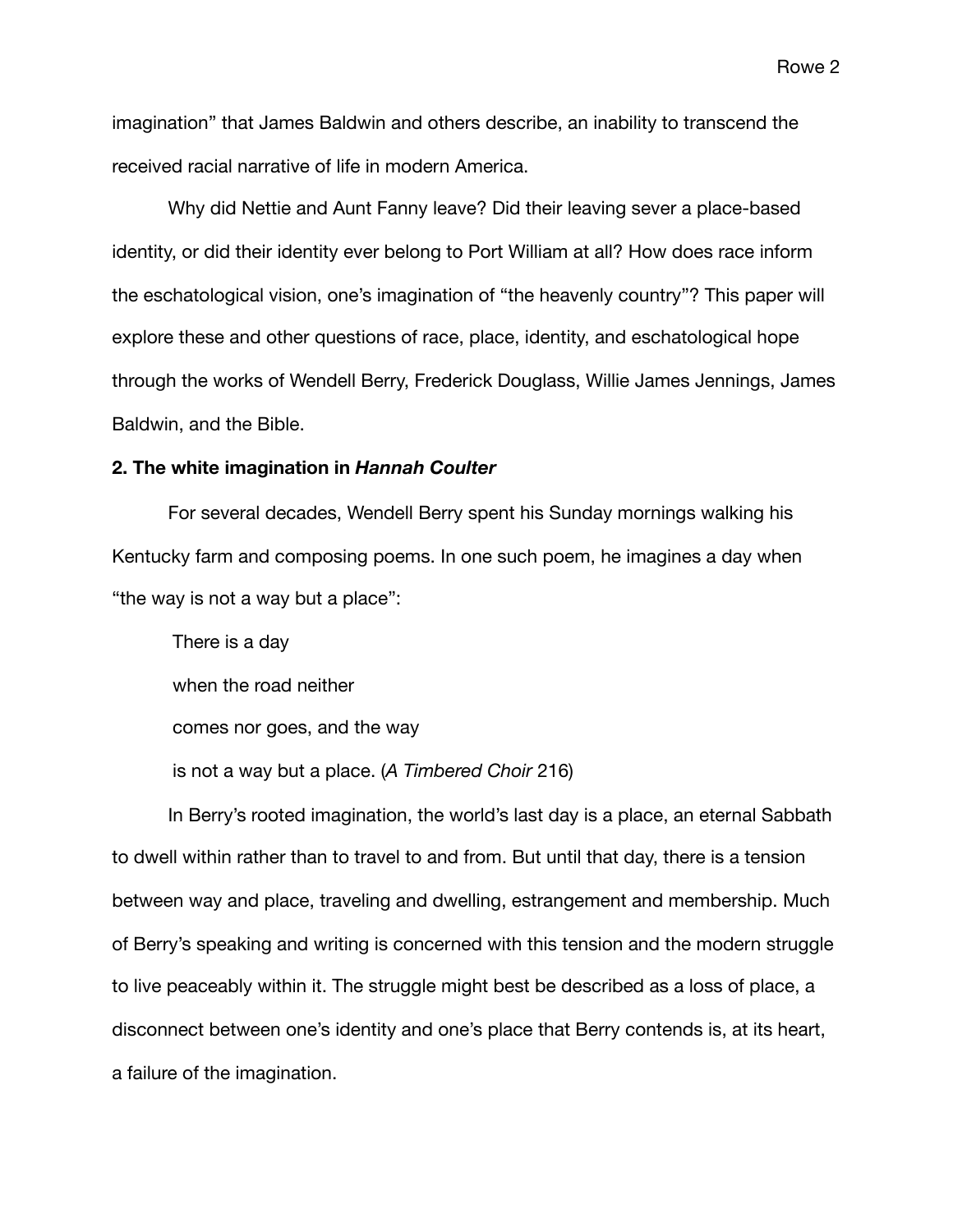In his 2012 Jefferson Lecture, Berry said, "For humans to have a responsible relationship to the world, they must imagine their places in it. To have a place, to live and belong in a place, to live from a place without destroying it, we must imagine it. By imagination we see it illuminated by its own unique character and by our love for it. By imagination we recognize with sympathy the fellow members, human and nonhuman, with whom we share our place" ("It All Turns on Affection").

Imagination, then, is the way of place. It is the effort required not only to remain but to tend and love one's place and all its members. It is an ongoing act of resistance against all the forces of displacement at work in a modern consumerist society. This imaginative place-keeping is exemplified in the novel *Hannah Coulter*. Hannah lives her entire adult life in idyllic Port William, a place of quiet beauty and permanence, in a "membership" of interdependence and deep affection with the other inhabitants of the town. She spends her days tending her place and the people who live and die there, and yet for all the mundanity of her life, Hannah never voices boredom or escapist fantasies. Instead, she embodies the sort of imagination that Berry advocates, and this imagination in turn cultivates her love for place.

For example, when a young Hannah walks the woods on her property in the afternoon, she imagines the stream is speaking:

The stream seems to be talking, saying any number of things as it goes along. . . . If our place has a voice, this is it. And it is not talking to you. You can't understand a thing it is saying. You walk up and stand beside it, loving it, and you know it doesn't care whether you love it or not. . . . The place doesn't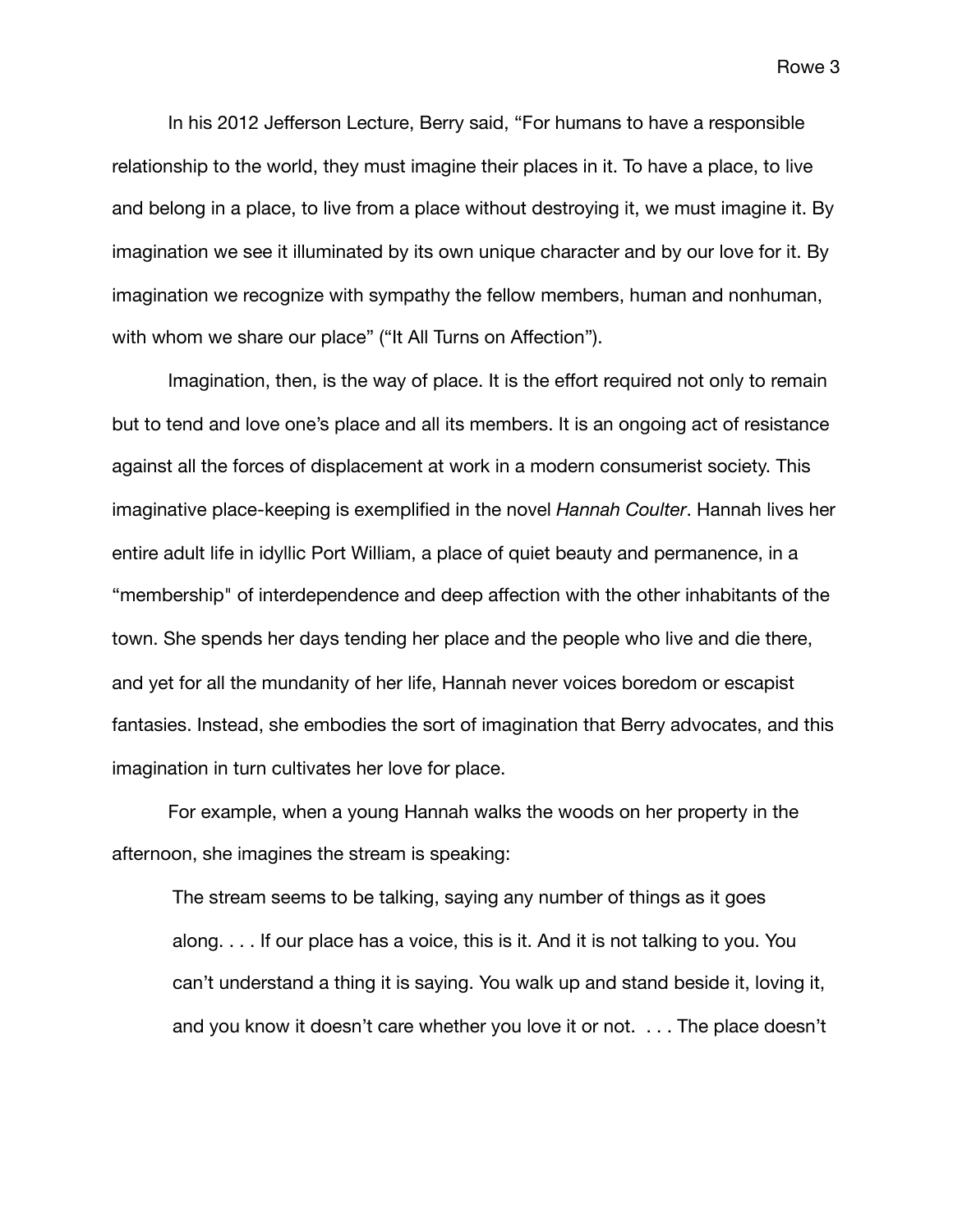care if you love it. But for your own sake you had better love it. For the sake of all else you love, you had better love it." (85)

Hannah recognizes the indifference of her place to her presence ("it is not talking to you"), revealing a relationship to place that is not exploitative, self-serving, or transactional. Her land does not exist in order to provide her the means of obtaining consumer goods; it is not just for working, but for walking, wondering, observing. Hannah is viscerally connected to the sensory reality of her place, and as she walks it, listens to it, recognizes its voice, she is able to imagine it "illuminated by its own unique character" in the way Berry describes above.

As the years pass, age and experience do not dull her imagination but deepen it, so that even when she lives alone as a widow in an empty house, she imagines herself telling the story of her place and the love it holds:

I tell it with patience, going over it again and again in order to get it right. . . . As I have told it over, the past visible again in the present, the dead living still in their absence, this dream of time seems to come rest in eternity. My mind, I think, has started to become, it is close to being, the room of love where the absent are present, the dead are alive, time is eternal, and all the creatures prosperous. The room of love is the love that holds us all, and it is not ours. It goes back before we were born. It goes all the way back. It is Heaven's. Or it is Heaven, and we are in it only by willingness. (158-159)

So habitual has been Hannah's imagination over her long life in Port William that the way has become a place; her imagination itself has been transformed into "the room of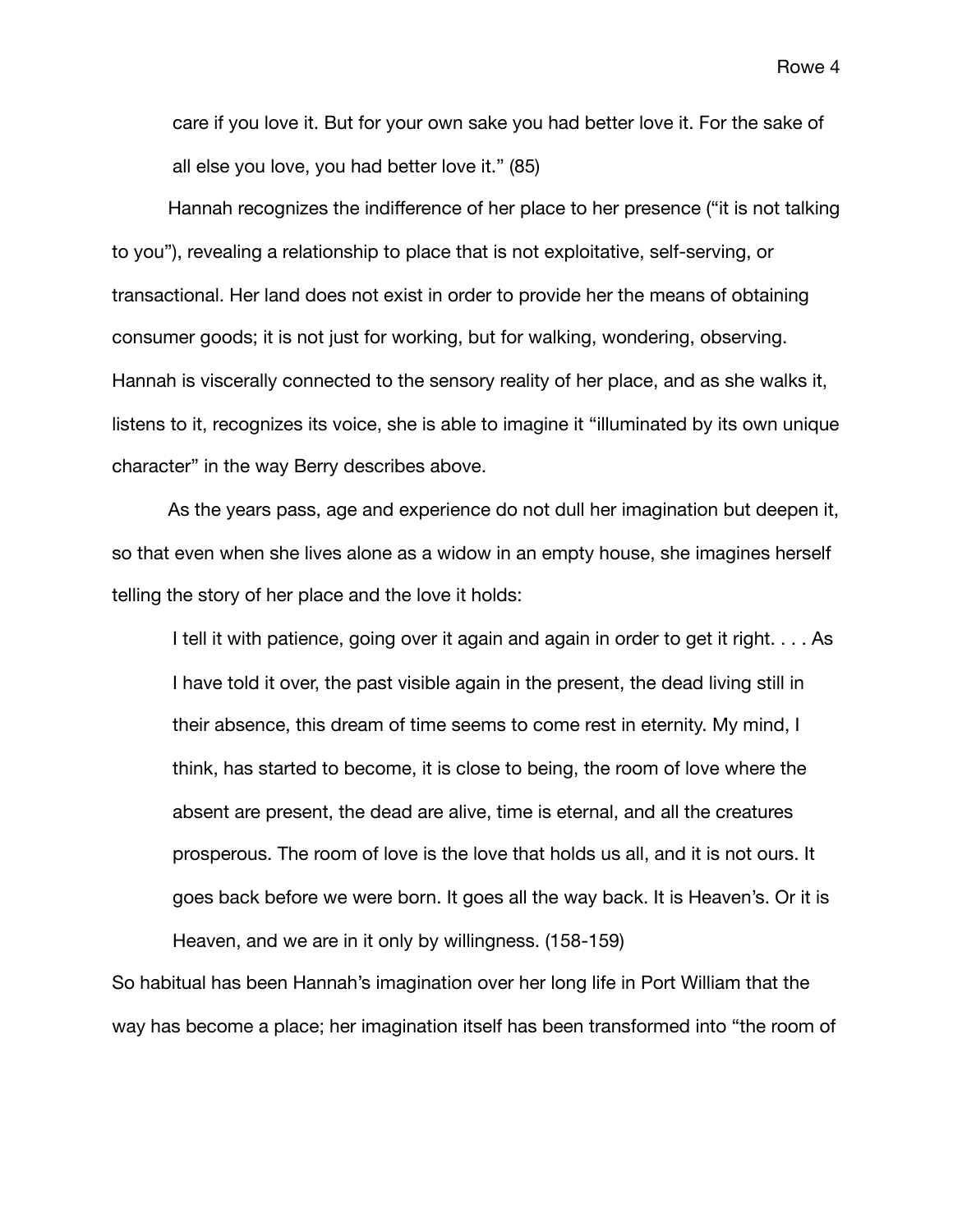love" that holds the story of Port William and its membership. And in Hannah's imagination, the temporal place is transfigured into the eternal place, Heaven itself.

Hannah is the embodiment of Berry's call to imaginative place-making. Through holding her place in her imagination, her love for it grows into eschatological hope. The next life is manifest in the present life, the new world is birthed from the old, and Hannah inhabits Heaven from her chair in Port William. And yet even Hannah does not fully realize Berry's vision, and her Heaven falls short of the eschatological vision of scripture.

One glimpses a lapse in Hannah's imaginative capacity when she struggles to make sense of the departure of Nettie Banion and Aunt Fanny, longtime African American residents of Port William. Nettie and her husband Joe work as hired help for the Feltner family, just as their ancestors had done "going back a hundred and fifty years" (95); that is, going back to the time of slavery. After Joe dies, Nettie and Aunt Fanny decide to move to Cincinnati to be near Nettie's sister, and Hannah is heartbroken by this first disruption to the membership. Guessing at their motives, she muses, "maybe there was some charm for them in going north of the great river that had divided slavery from freedom" (94). Her inability to comprehend the appeal of the north to landless southern blacks as anything more significant that "some charm" reveals that even Hannah's loving imagination has been imperceptibly formed by the white experience and limits her understanding. She demonstrates this limitation again when she observes, "Nettie and Aunt Fanny had too little to take with them when they left. It was too easy for them to leave. And yet when they left, they were leaving home" (95). Were they? Or were they leaving Hannah's home? Perhaps Port William

Rowe 5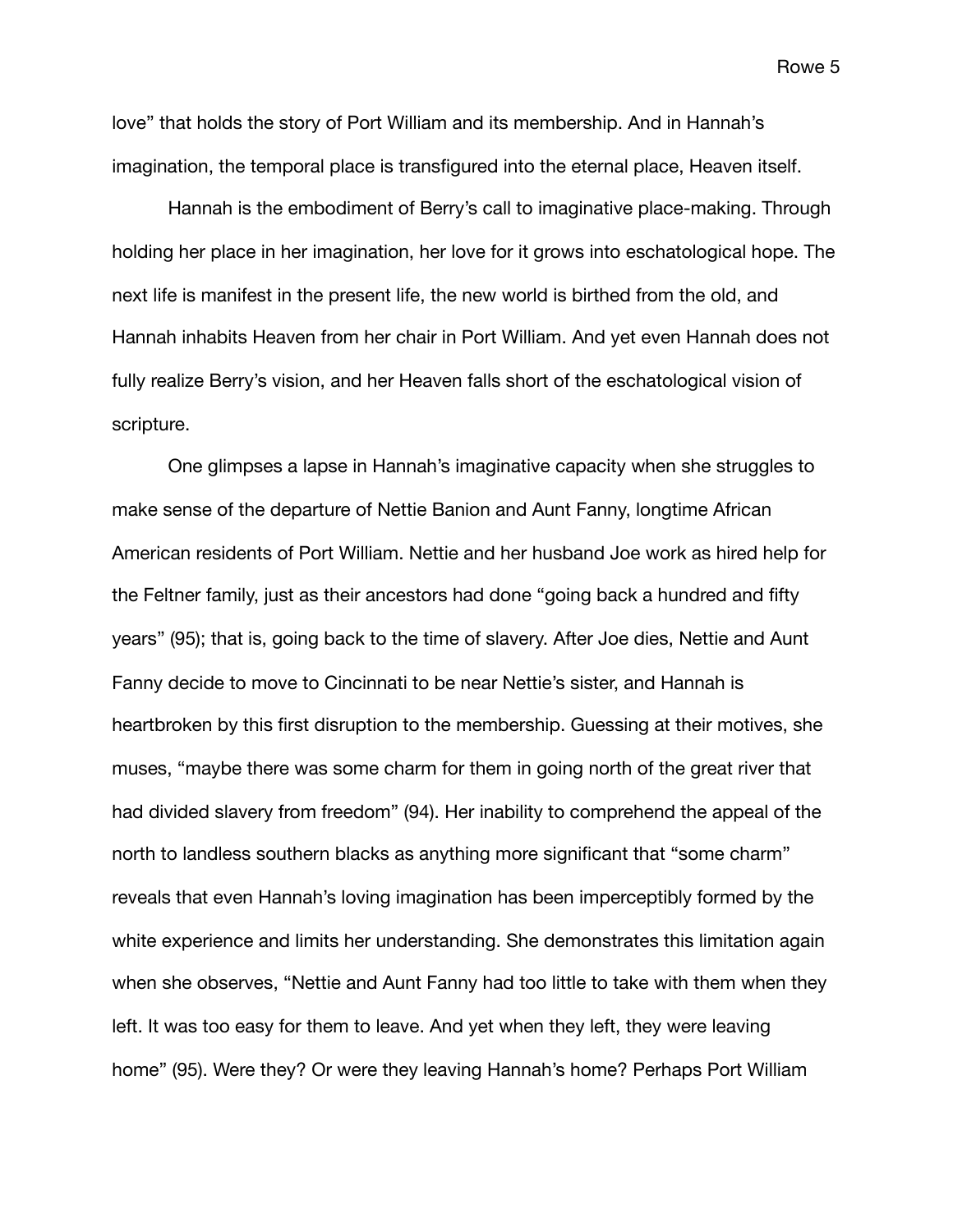never was the Banions' home in their own imaginations. Perhaps their experience there was too marred by the memory of slavery and segregation and landlessness, however kindly practiced, to ever be their home. When the Feltners discover the Banions ill at ease in Cincinnati, Hannah describes them with the near-biblical language of exile wandering, the same language to which the Banions' slave ancestors would have clung in hope of exodus in generations past: "they were not at home there, and not to be at home again in this world" (95).

The Banions' relationship with Port William is less settled than Hannah's by virtue of their race; this land was never theirs to inhabit or inherit, and they were never truly its members. Their desire to move to Cincinnati, to gather and restore an extended family structure that had been fragmented and scattered over generations past, echoes the eschatological vision of Israel to at last being freed, gathered, and settled in a land where justice flows like waters. And in this way, perhaps the Banions' experience and vision is closer to our own, fueled by a sense of estrangement and a holy longing for restoration and inheritance.

Reading Berry stirs both longing and futility. We all long to be included in the Port William membership, to work meaningfully in its economy, to share intertwine our lives with its members, to dwell in its heaven. And yet we all recognize with an ache that such a membership is impossible in the modern world. The old ties to land, time, and family have been fragmented and scattered. The membership has been broken and distorted. Amidst this tragedy, we must heed Berry's call to reimagine our place, to cultivate a wise and affectionate relationship to it. But this imaginative act is not ultimate because this place is not ultimate. For most of us, there is no real sense in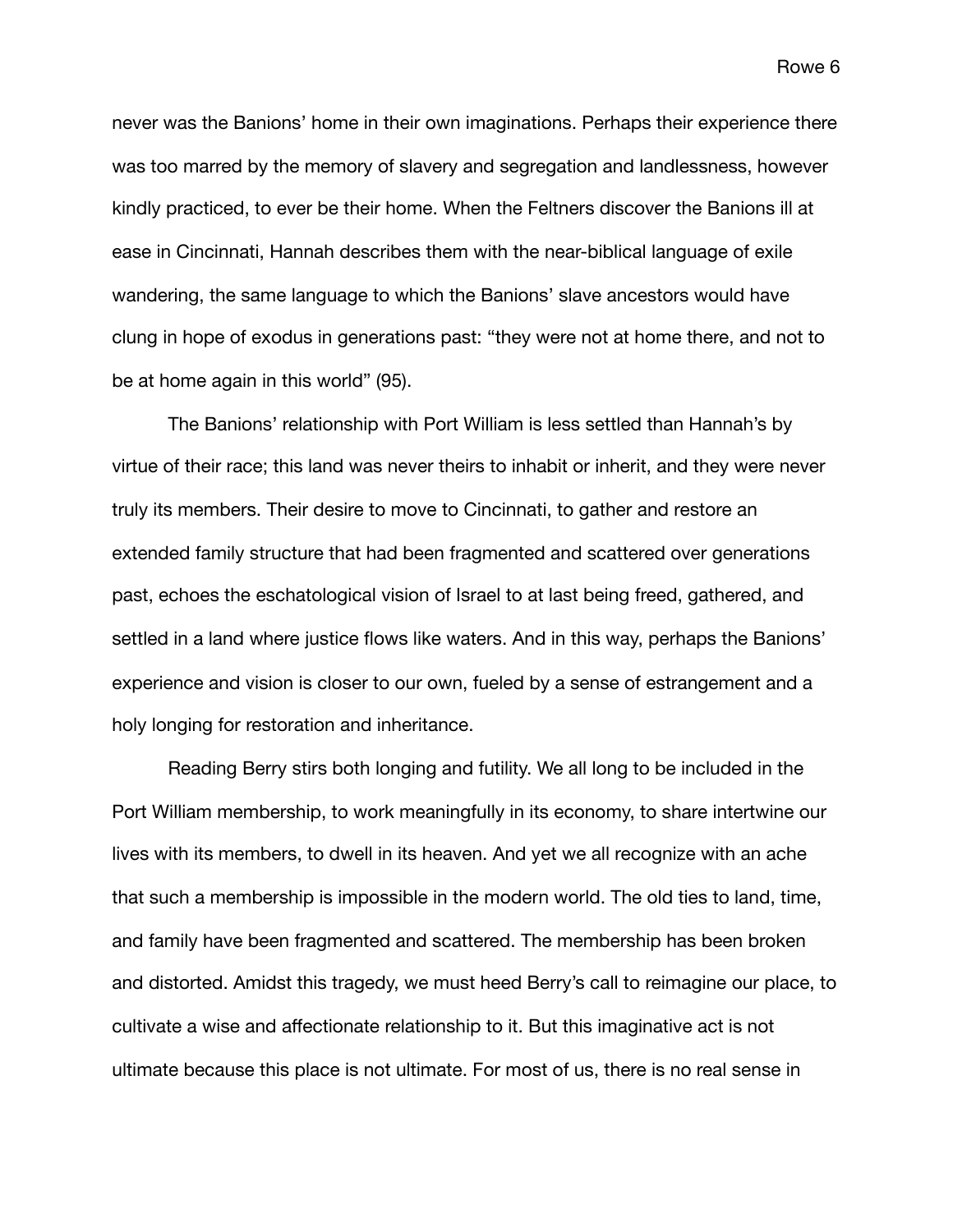which our identity can any longer be tied to the physical plot of earth on which we find ourselves; we are unrooted and unstoried, people without a place or a history. And perhaps that is the point. Perhaps Port William is not to be realized but hoped for, the embodiment of eschatological hope that stirs a holy dissatisfaction in the present age. Indeed it was longing and desire that motivated the Israelites described in Hebrews 11, who like Abraham "set out, not knowing where he was going" (11:8)—that is, not motivated by a vision for their destination but driven by a holy longing and an identity of estrangement:

These all died in faith, not having received the things promised, but having seen them and greeted them from afar, and having acknowledged that they were strangers and exiles on the earth. For people who speak thus make it clear that they are seeking a homeland. If they had been thinking of that land from which they had gone out, they would have had opportunity to return. But as it is, they desire a better country, that is, a heavenly one. Therefore God is not ashamed to be called their God, for he has prepared for them a city. (Hebrews 11:13-16, ESV)

Perhaps were are not the Hannahs of the story, but the Netties; we cannot inhabit Hannah's heaven in this life. Perhaps "the heavenly country" looks not only like the Port William that is known, but the Cincinnati that is imagined, a restored family in a free city. Perhaps Port William is a signpost, not a destination, that helps us imagine and seek a homeland but is itself incomplete. And in this way, perhaps the black imagination must be allowed to correct the limits of the white imagination, whose settledness and givenness over years of privilege has dulled its eschatological vision.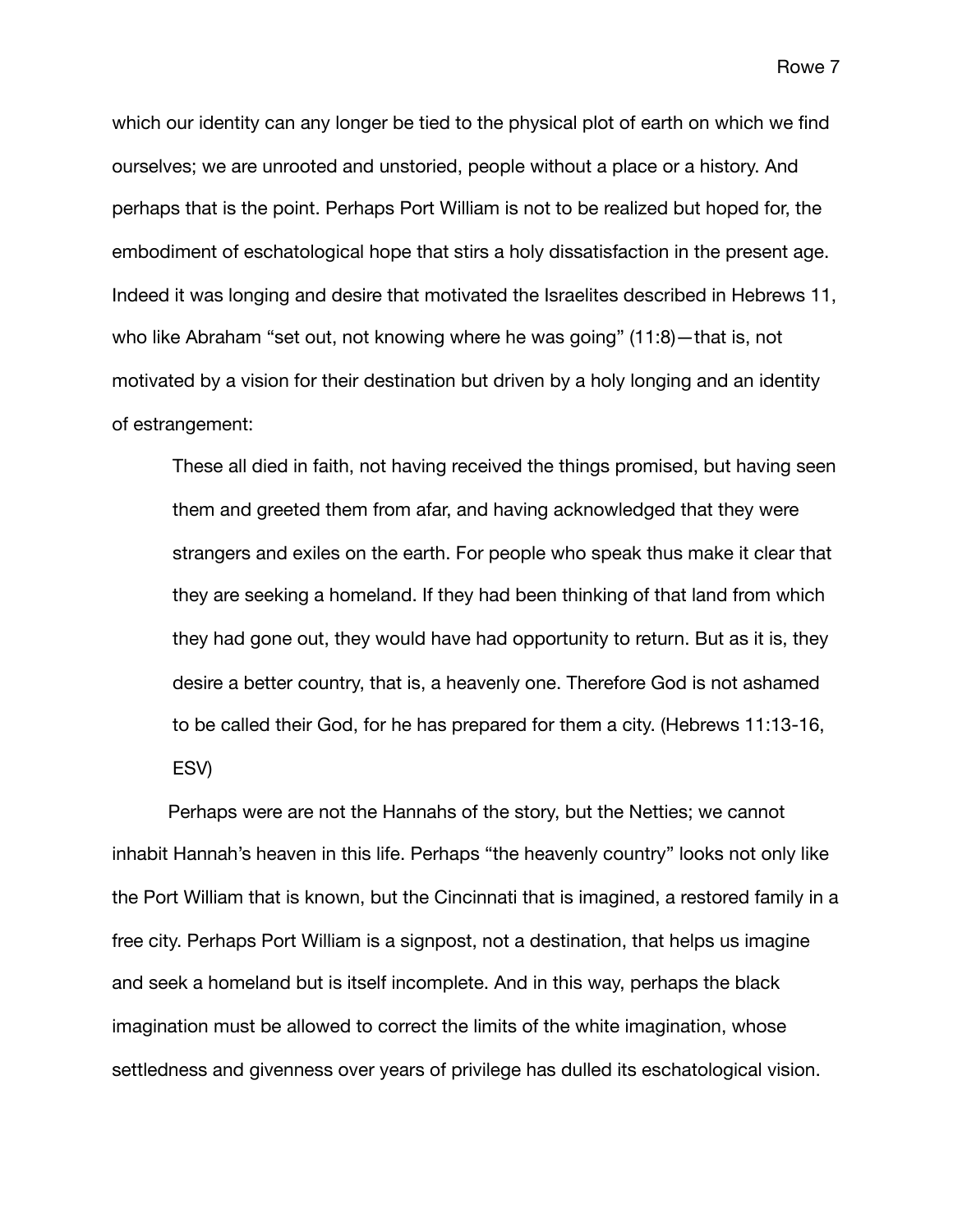### **3**. **Listening to the black imagination**

Willie James Jennings' *The Christian Imagination* traces the development of race as an identity marker in the Christian West and its disastrous consequences. This new racial identity, in his view, began in the European slave trade which radically reoriented the spaces in which Europeans and Africans lived and moved and had their being. Through the violent removal of Africans from their homes by European explorers and traders, "place [was] removed as the living organizer of identity" (39). In the absence of place as "identity signifier," identity had to be reconstructed and reimagined by other means, and to white Europeans the most visible means of reconstruction was the difference in bodily appearance. Thus the vast, complex, storied identity of individuals and people groups was compressed and flattened into a single identity—slaves whose only marker was the European-imagined construct of race. Jennings writes:

Native identities, tribal, communal, familial, and spatial, were constricted to simply their bodies, leaving behind the very ground that enables and facilitates the articulation of identity. The profound commodification of bodies that was New World slavery signifies an effect humankind has yet to reckon with fully—a distorted vision of creation. (43)

Jennings echoes Berry when he describes "a distorted vision of creation" whose grotesque consequences for humans and the land have not yet fully been imagined. And yet his diagnosis significantly broadens the scope of Berry's, whose focus is largely limited to whites' voluntary disconnect from place, the willing and often lazy abdication of place to technology, education, and dutiful consumerism. The consequences are disastrous, but they flow from an act—or countless small,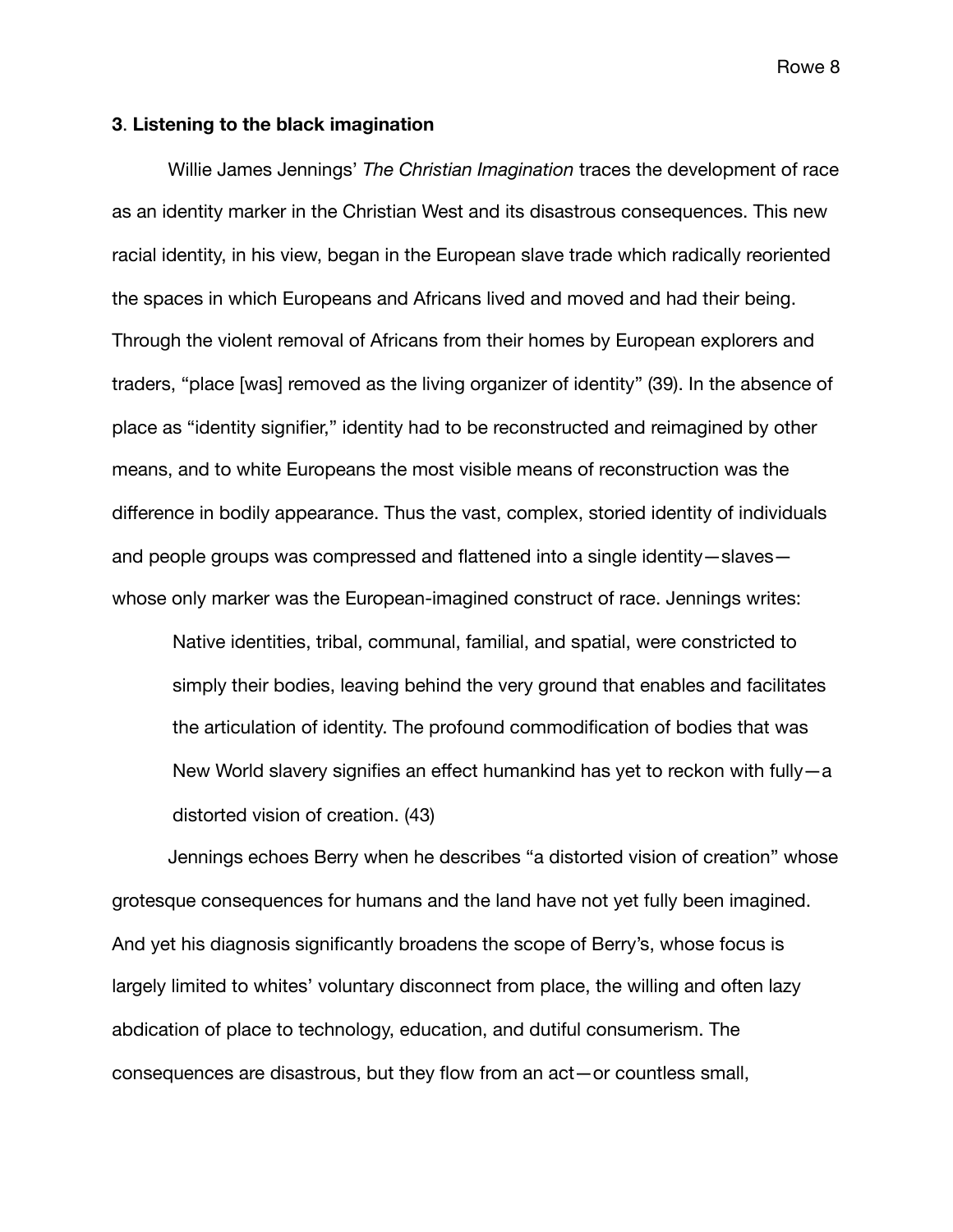unthinking acts—of choice by the white American. But Jennings reveals the privilege inherent in this critique and expands its scope to include the involuntary, unwilling abdication of place by black Africans ripped from their place in service to precisely the white experience that Berry describes. White Europeans of privilege chose disconnect from their place in pursuit of wealth and empire, just as white Americans today choose disconnect from their place in service to American consumerism. African Americans, on the other hand, never chose their disconnect yet live under the consequences of the placeless world that whites built.

Writer James Baldwin echoes Jennings' diagnosis in his 1963 address "Talk to Teachers":

What passes for identity in American is a series of myths about one's heroic ancestors. It's astounding to me, for example, that so many people really appear to believe that the country was founded by a band of heroes who wanted to be free. That happens not to be true. What happened was that some people left Europe because they couldn't stay there any longer and had to go someplace else to make it. That's all. They were hungry, they were poor, they were convicts. Those who were making it in England, for example, did not get on the Mayflower.

Baldwin, like Jennings, sees the European identity divorced from place and reconstructed by other means, in this case a falsified and triumphant revisionist history. Whites too must reconstitute an identity that has been severed from its place, but they have the visible markers of freedom, privilege, and whiteness at their disposal which allow them to deny their own history of suffering. African Americans, however, have no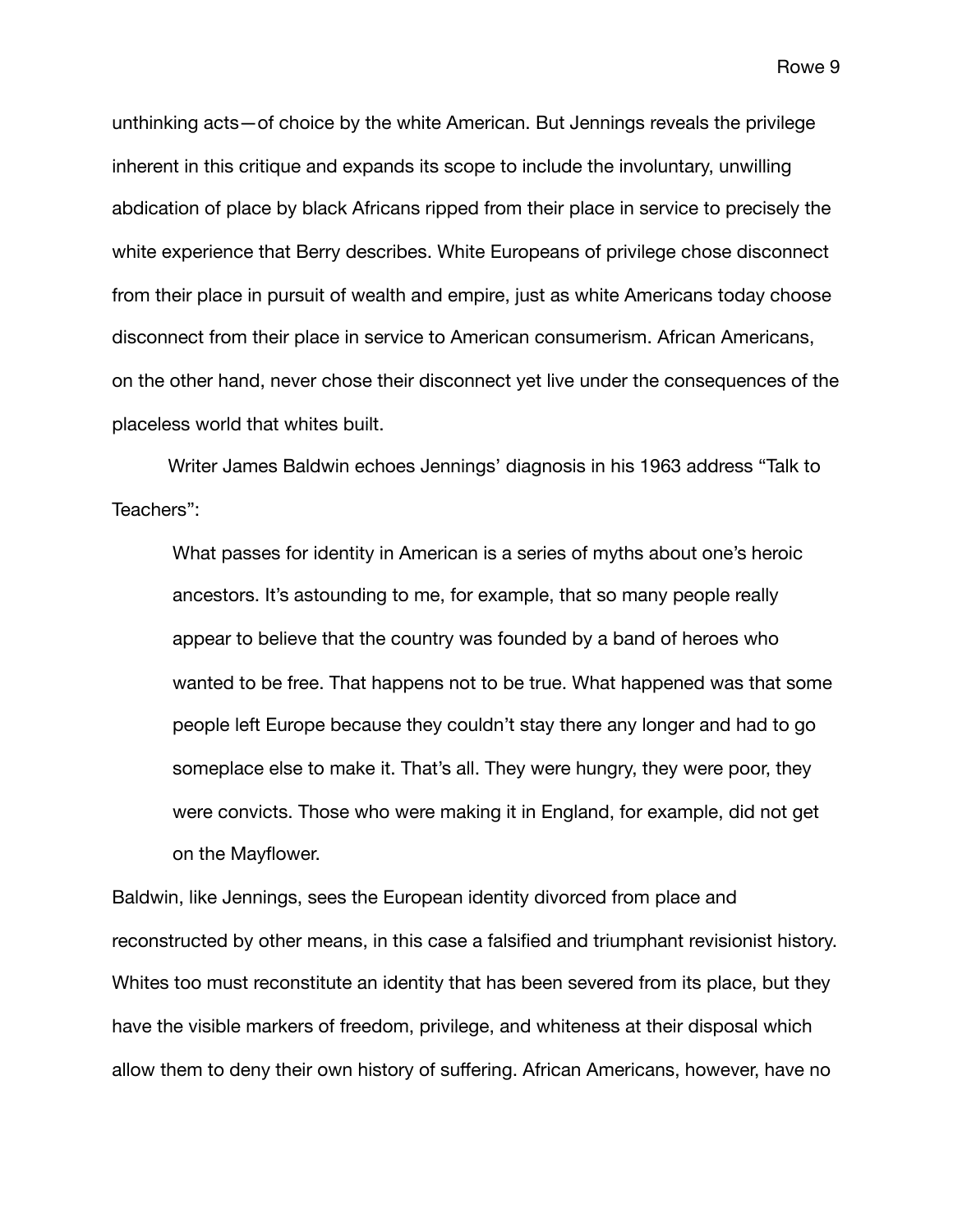such markers. Baldwin argues that in their absence, a powerful imaginative tradition is formed.

In the perseverance required to survive slavery, segregation, and persistent systematic racism, Baldwin writes that the black person "is forced to look beneath appearances, to take nothing for granted, to hear the meaning behind the words" (99). This mental and spiritual effort is no less than the cultivation of imagination. The strength of this black imagination is formed in its necessity, and it must constantly be deployed as one's only weapon against an oppressive cultural narrative. For example, Baldwin tells his nephew James, "You can only be destroyed by believing that you really are what the white world calls a  $n-$ " (4). For this reason, it is whites, not blacks, whom Baldwin repeatedly claim need emancipation, for their imaginations are weak, unquestioningly susceptible to the cultural narratives by which they maintain their power.

In response, Baldwin urges blacks toward an act of imaginative kindness, seeing the whites who oppress them as victims of an imaginative captivity of their own making: "You must accept them with love. . . . They are, in effect, still trapped in a history which they do not understand; and until they understand it, they cannot be released from it" (8). Baldwin's prescription sounds remarkably like that of Berry in his Jefferson Lecture: "As imagination enables sympathy, sympathy enables affection. And it is in affection that we find the possibility of a neighborly, kind, and conserving economy" ("It All Turns on Affection"). And yet Baldwin's prescription is far costlier and even more explicitly Christian, despite his disavowal of the Christianity Berry embraces.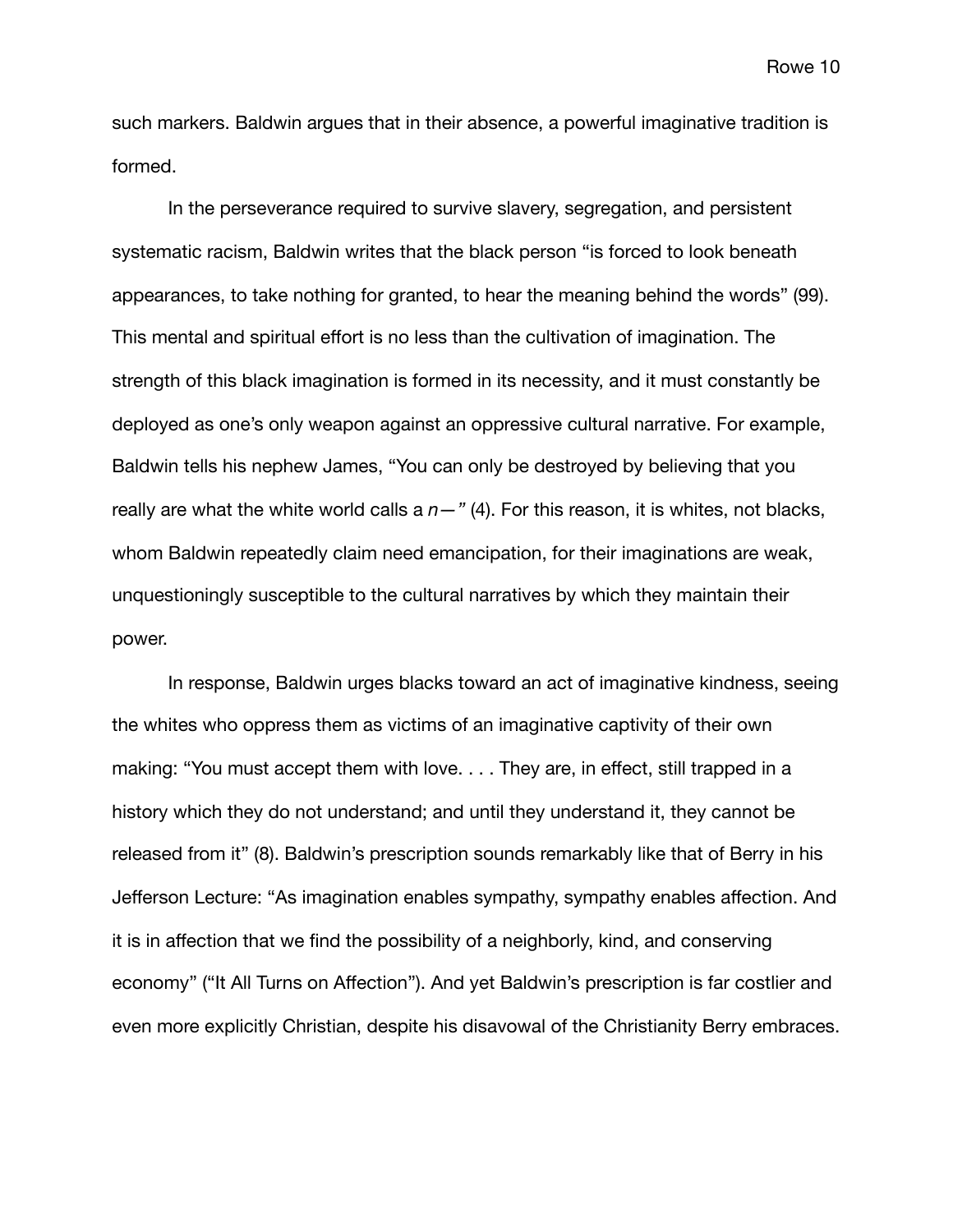Baldwin's call to imagination is a call to love one's enemies and not merely one's place, and to love one's enemies toward a recovery of their own true identity.

Such a call elicits the same sense of longing and futility that Port William does. I long, like Baldwin, for blacks and whites to have their identities healed and restored in a narrative that does not falsify the past but brings it into a hopeful vision for a shared future. And I long like Jennings for nothing short of a restored creation, in which all the distortions of the slave trade are set right, and human bodies and the earth are reconciled into a nourishing, sustainable economy. The work of African American poets and essayists, novelists and theologians, is a powerful tool in pursuit of this vision, one that corrects and sharpens a white imagination that has grown numb. The scriptures are another powerful tool, as they anchor the problem in the ancient story and help us imagine its solution in the eschatological vision which we seek.

## **4. Imagining the biblical vision of identity and place**

The entire biblical story could be viewed through a lens of place and identity. Humans were created to inhabit a place in the sort of "kind and conserving economy" that Berry describes: Adam and Eve live in an intimate garden membership with God and all creation. Adam is formed from the dirt of the place itself, and Eve is formed of Adam's own flesh; thus they belong to both one another and to the earth in the very composition of their bodies. They are given an economic life of deep purpose, charged with stewarding their place and granted the powerful imaginative task of naming its inhabitants, bestowing all things with identity and meaning.

But the fall tragically ruptures this union of identity and place. God's first question to Adam and Eve after they sin is one of place: "Where are you?" (Genesis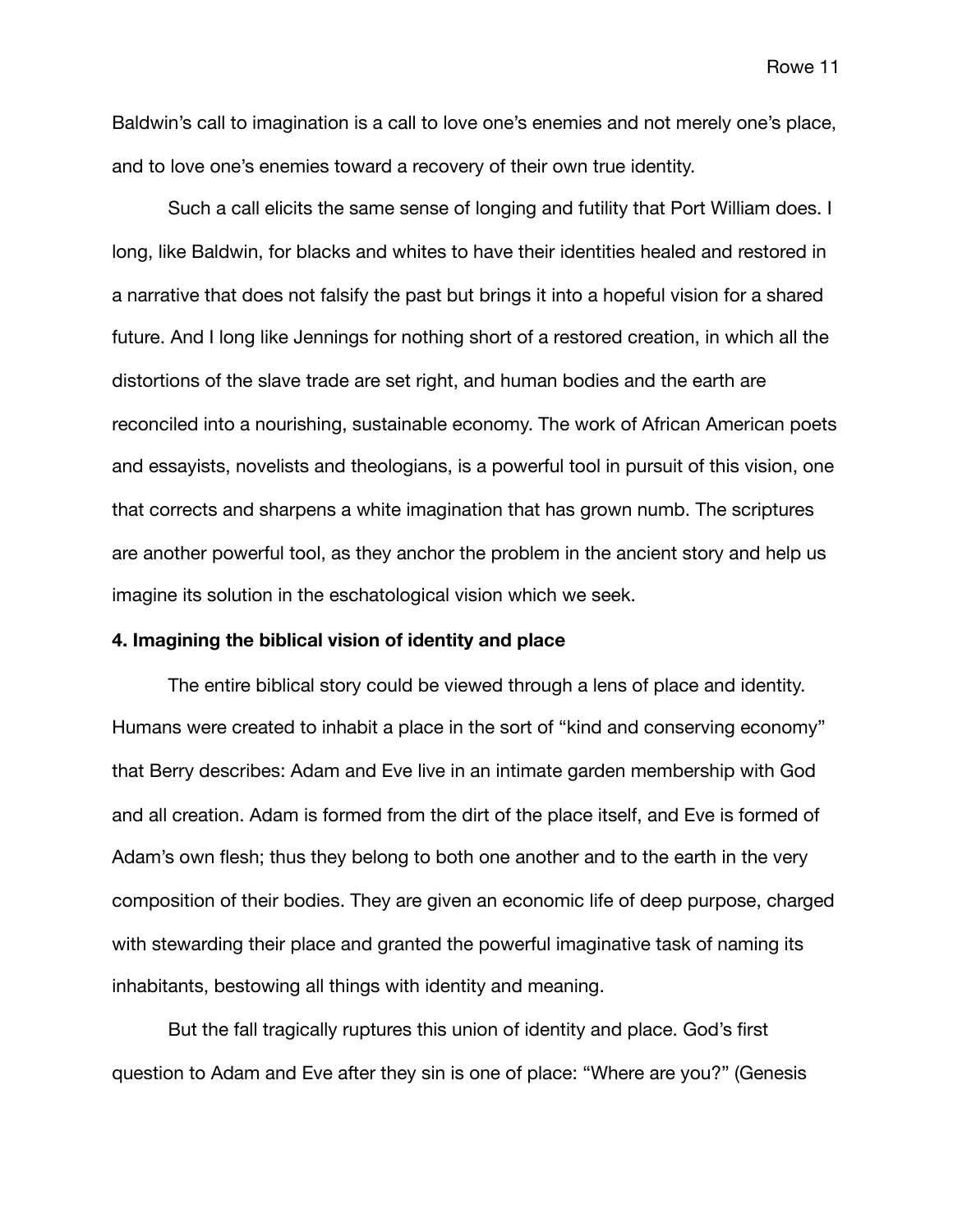3:9). This question foreshadows its tragic aftermath, when Adam and Eve are expelled from the garden and sent into the world to make a place for themselves, having rejected the innate economy of the one given to them when they disobeyed its creator.

One could conceive of the entire history of humankind since then as a seeking to repair the rupture between identity with place. Indeed, the people of God live the vast majority of the biblical story estranged from their place, strangers and exiles on the way somewhere. Israel's stint in the land of their inheritance is short-lived, cut short again by their rejection of the economy God has mandated for their life there. Even in the New Testament, the people of God live as exiles in the long shadow of the empire. In a sense, we are all people ripped from our place. We all bear the displacement of Adam in our very bodies, and we long for a return to our true place, to the heavenly country that no Port William or African soil can fully satisfy. We live like Nettie Banion as "strangers and exiles on the earth," and by this life we "make it clear that [we] are seeking a homeland" (Hebrews 11:13-14).

As Berry, Baldwin, and Jennings have pointed out, imagination is critical to the reconnection of identity and place, to the healing of creation. And our imaginations must be cultivated by fullness of the biblical vision, the beauty and hope of the story of scripture. N.T. Wright claims:

The Bible gives us the framework within which we can start to imagine Christianly, not just winging it vaguely taking off in flights of fancy, but living within the great story. . . . We are to be making new people, living on the basis of God's making new all things in Christ and looking toward the making new of all things in the resurrection (3).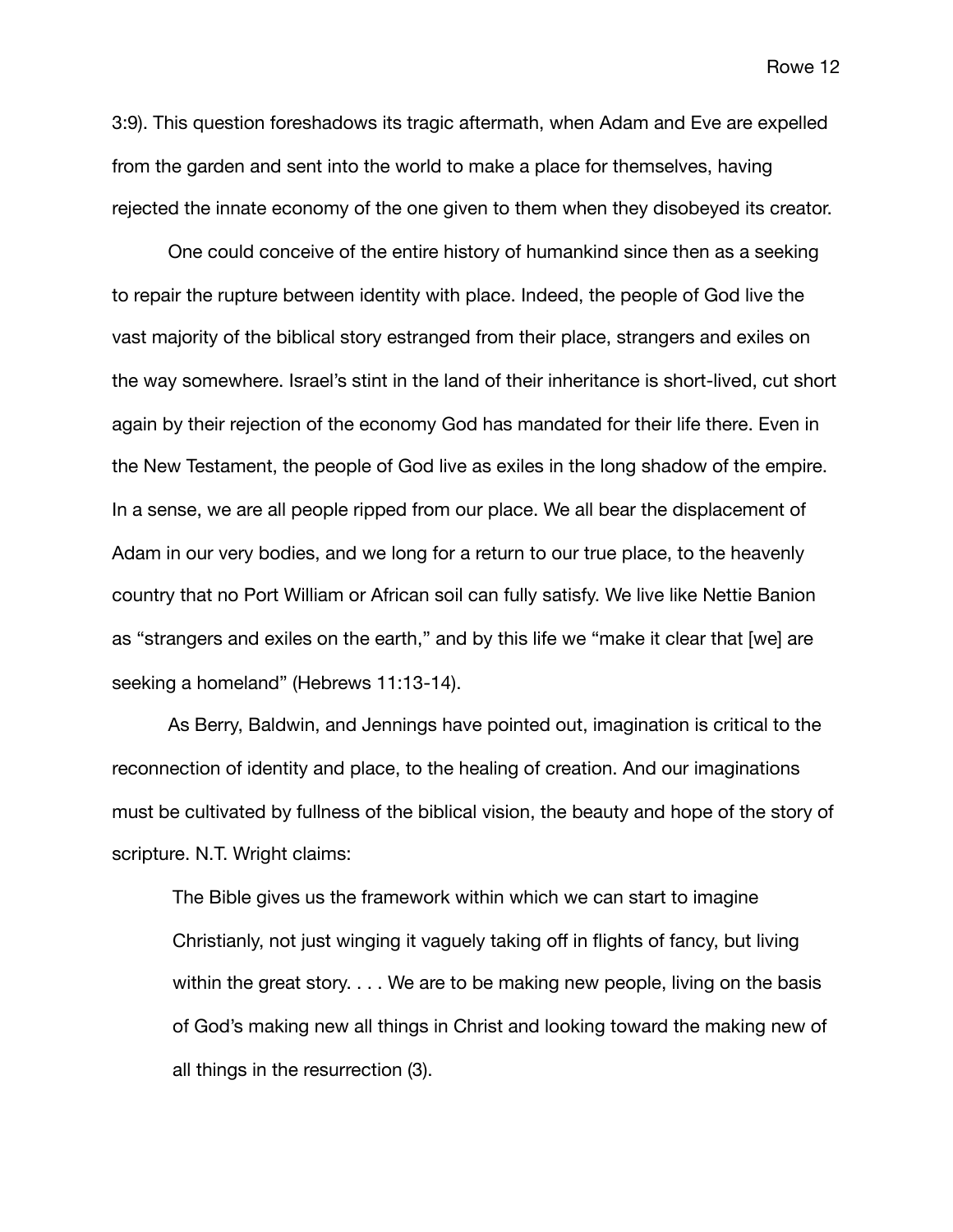What does Wright mean that "we are to be making new people"? I believe he means nothing less than the restoration of true human identity, an identity once and for all reunited to the place it once was formed and has seeking ever since, the "better country" of the eschatological vision. We are now people on the way, on a road that comes and goes, but in the end Berry is right: "the way is not a way but a place."

Then I saw a new heaven and a new earth, for the first heaven and the first earth had passed away, and the sea was no more. And I saw the holy city, new Jerusalem, coming down out of heaven from God, prepared as a bride adorned for her husband. And I heard a loud voice from the throne saying, "Behold, the dwelling place of God is with man. He will dwell with them, and they will be his people, and God himself will be with them as their God. He will wipe away every tear from their eyes, and death shall be no more, neither shall there be mourning, nor crying, nor pain anymore, for the former things have passed away. (Revelation 21:1-4)

May we all live as Nettie Banions, seeking the heavenly Cincinnati and the restoration of all things, our imaginations taught by the African American imagination, forged in struggle and fueled by scripture.